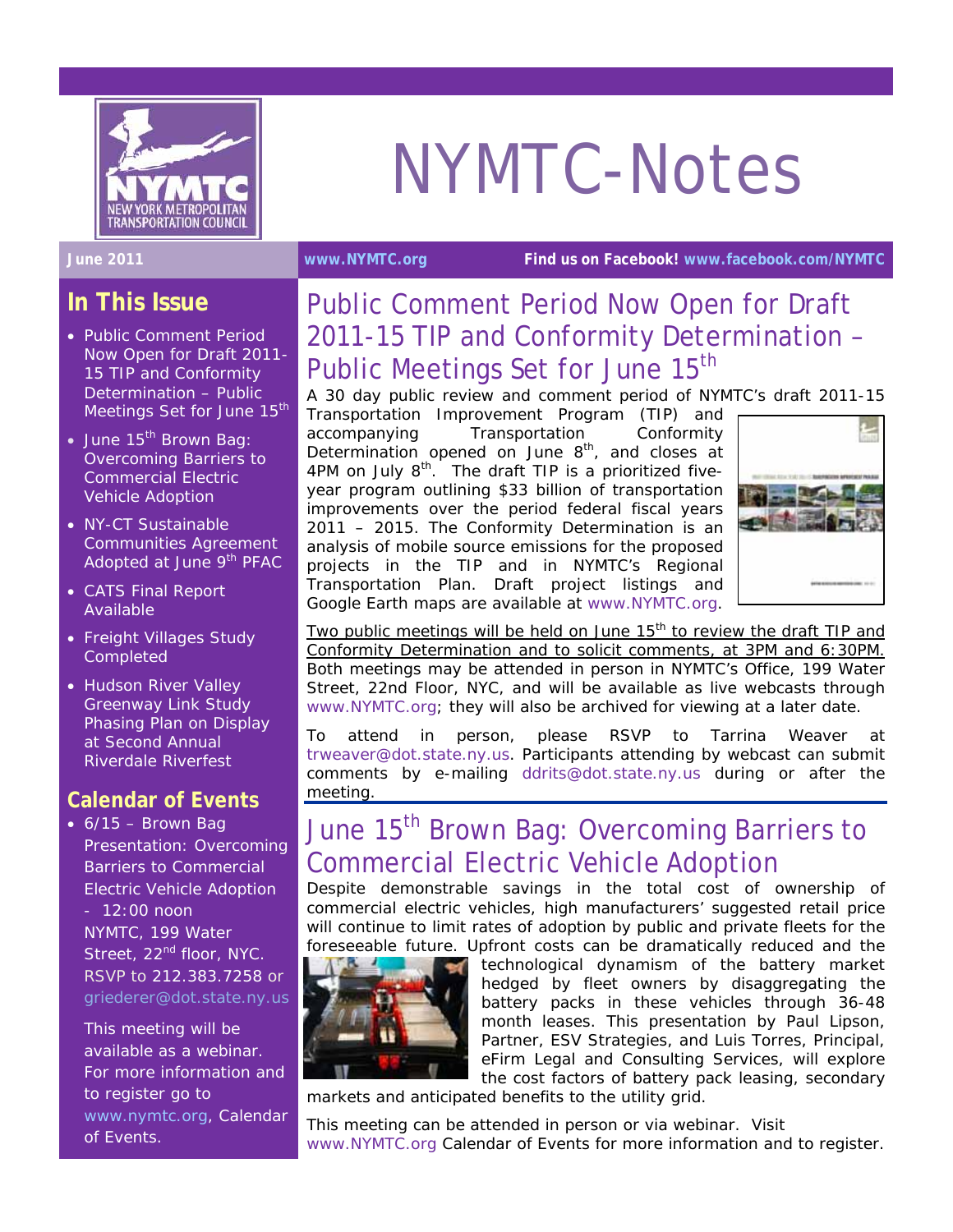• 6/15 – Public Meetings for draft 2011-15 TIP and Conformity Determination - 3 p.m. and 6:30 p.m. NYMTC, 199 Water Street, 22<sup>nd</sup> floor, NYC. RSVP to trweaver@dot.state.ny.us

These meetings will be available as webcasts. For more information and to view draft documents go to [www.nymtc.org.](http://www.nymtc.org/)

- 6/21 Metro Mobility Network Meeting  $-10:00$  a.m. NYMTC, 199 Water Street, 22<sup>nd</sup> floor, NYC. Agenda will be posted in Calendar of Events in advance of meeting. For more information contact Jan Khan at 212.383.7290 or [jkhan@dot.state.ny.us](mailto:jkhan@dot.state.ny.us)
- 7/28 PFAC Meeting - 1:15 p.m. NYMTC, 199 Water Street, 22<sup>nd</sup> floor, NYC. Meeting will be webcast. Agenda and resolutions will be available in Calendar of Events on website in advance of meeting. RSVP to 212.383.7200 or [amiles](mailto:amiles-cole@dot.state.ny.us)[cole@dot.state.ny.us](mailto:amiles-cole@dot.state.ny.us)

NYMTC is a regional council of governments that is the metropolitan planning organization for New York City, Long Island and the lower Hudson Valley.

## NY-CT Sustainable Communities Agreement Adopted at June 9<sup>th</sup> PFAC

The June 9<sup>th</sup> PFAC meeting featured and action to authorize signature of the Memorandum of Agreement which will create the NY-CT Sustainable



Communities Consortium. It also included a special panel discussion with members of the Consortium on a new approach to regional planning made possible by a \$3.5 million HUD Sustainable Communities grant.

Dr. Floyd Lapp, FAICP, Executive Director South Western Regional Planning Agency in Connecticut; Chris Jones,

Vice President for Research with the Regional Plan COMMENTION Association; Lee J. Ellman, AICP, Planning Director for the City of Yonkers; and Michael E. White, Executive Director of the Long Island Regional Planning Council, discussed how the Consortium came

together to address sustainability planning on a bi-state scale and its relation to the six livability principles set forth by the federal interagency Partnership for Sustainable Communities. The panelists also discussed the types of outcomes they anticipate from the Sustainable Communities Initiative and the



prospects for continuing collaborating into the future.

The goal of this unprecedented bi-state collaboration is to reposition the New York-Connecticut region to fully harness its innovation capabilities in a competitive global environment, build on its strong foundation of



energy efficiency, and become as equitable as it is efficient. The initiative will integrate housing, economic development, transportation and environmental planning, and seeks to leverage the most extensive and robust transit system in the nation by developing livable communities with mixedincome housing and employment at key nodes in the MTA Metro-North Railroad and

MTA Long Island Rail Road network. For more information on the NY-CT Sustainable Communities Consortium visit [www.sustainableNYCT.org](http://www.sustainablenyct.org/).

For more information on the meeting, including the agenda, please visit [www.NYMTC.org.](http://www.nymtc.org/)

## CATS Final Report Available

The final report for the Canal Area Transportation Study (CATS) has been

posted on [www.NYMTC.org,](http://www.nymtc.org/) along with a listing of the comments received during public review of the draft final report earlier this year and the responses to those comments developed by the study Steering Committee.

The two track CATS planning process was borne out of a myriad of transportation and related pedestrian safety issues on and around Canal Street. These issues prompted the communities in the Canal Street corridor



to request the use of federal funds to study ways to reduce congestion and improve safety and mobility in the area. NYMTC undertook CATS due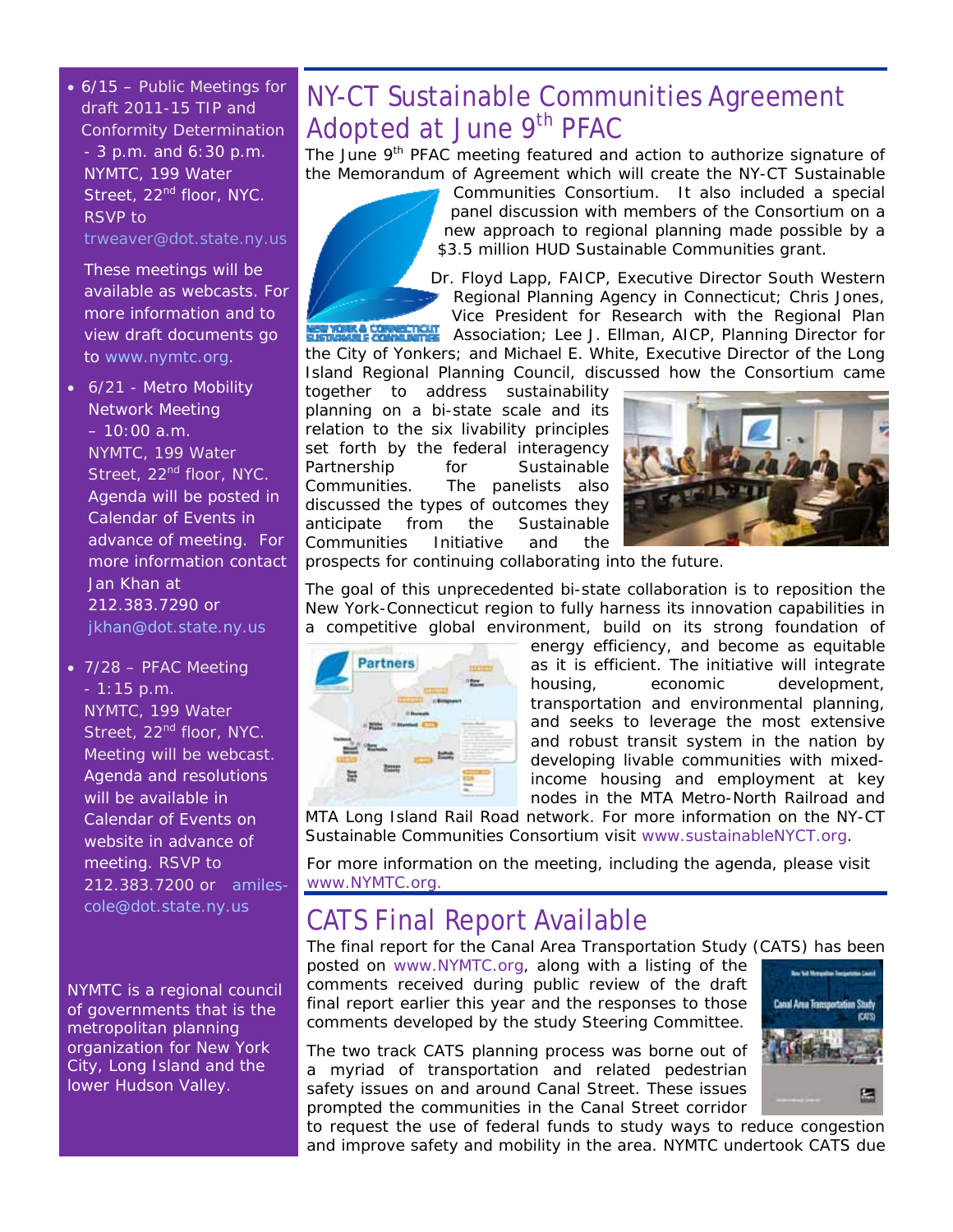#### NYMTC Council Members

#### **Voting Members**

- Joan McDonald, Commissioner, New York State DOT and NYMTC co-chair
- Edward P. Mangano, Nassau County Executive and NYMTC co-chair
- Amanda Burden, Director, New York City Department of City Planning
- Jay Walder, Chairman and CEO, Metropolitan Transportation Authority
- Janette Sadik-Khan, Commissioner, New York City Department of **Transportation**
- Paul Eldridge, Putnam County Executive
- C. Scott Vanderhoef, Rockland County **Executive**
- Steve Levy, Suffolk County Executive
- Rob Astorino, Westchester County **Executive**

#### **Advisory Members**

- Christopher O. Ward, Executive Director, Port Authority of NY&NJ
- James Weinstein, Executive Director, New Jersey Transit
- Mary K. Murphy, Executive Director, North Jersey Transportation Planning Authority

to the regional nature of the transportation system in lower Manhattan and the need for a multi-jurisdictional approach to resolving some of the complex issues in the corridor. CATS reviewed numerous short- and



long-term transportation-related issues in a study area extending from the East River to the Hudson River and bounded by Houston Street to the north and Chambers Street to the south, and ultimately recommended a number of potential actions to address many of those issues.

Going forward, the New York City Department of Transportation will consider the CATS findings and recommendations as it plans for the pending reconstruction of Canal Street using funds from the Federal Highway Administration's World Trade Center Emergency Relief program.

### Freight Villages Study Completed

As an outgrowth of its 2004 Regional Freight Plan, NYMTC undertook a study entitled **Feasibility of Freight Villages in the NYMTC Region,**  which included a comprehensive examination of the potential for freight villages to increase the efficiencies of freight logistics and transportation

in the region. An integral goal of the freight village concept is for it to be seamlessly integrated into the surrounding community. Together with providing a facility that houses multimodal freight and industrial activities, freight villages provide an opportunity to boost economic development and improve the quality of life of those who live near these facilities.



The final task report, which analyzed six sites as having potential for a freight village, has been completed, signaling the completion of this study. The report concludes that each of the sites could serve as some type of freight village.

The six sites analyzed as part of the study are: Sunset Park, Brooklyn; GATX, Staten Island; Enterprise Park, Town of Riverhead, Long Island; AVR site, Town of Brookhaven, Long Island; LITRIM/Pilgrim site, Long Island; Industrial Park, City of Mount Vernon, Westchester.

Agencies such as NYC Economic Development Corporation (NYCEDC), City of Mt. Vernon and Town of Riverhead have used this study. NYCEDC



is interested in pursuing policies of job retention, good community design and sound transportation policies. The City of Mt. Vernon aims to bring disparate owners and industrial tenants in an old industrial park together under a common development principal that includes environmental cleanup, community integration and better overall development. The Town of Riverhead is interested in increasing the use of its

Enterprise Park or EPCAL industrial park. NYMTC will next organize a public information session around the results of this unique planning initiative.

www.nymtc.org/project/freight\_planning/freight\_village.html For more information visit